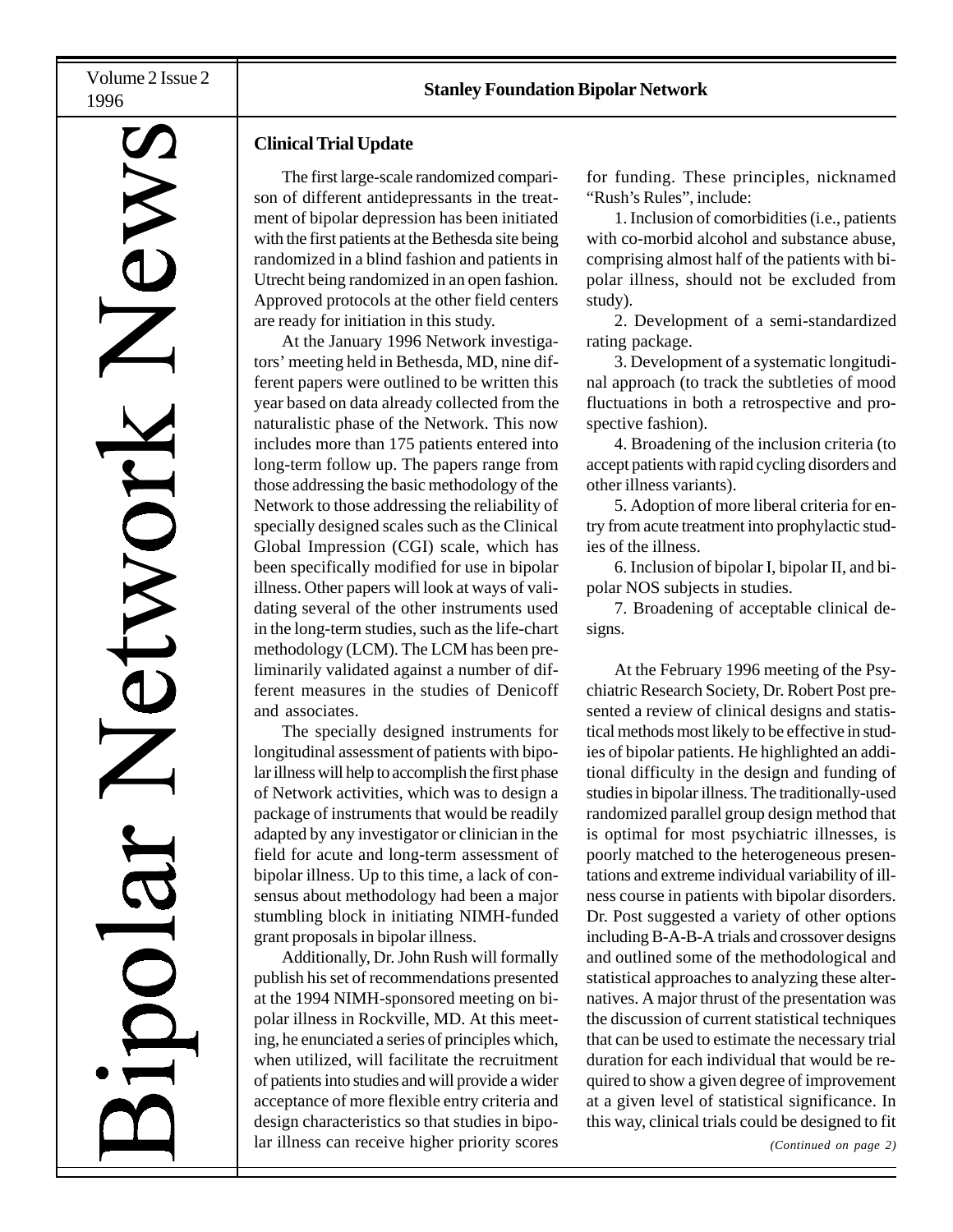### *(Continued from page 1)*

the patient and his/her individual illness characteristics rather than forcing patients with diverse illness presentations into a single trial duration. A preprint of this paper will soon be available upon request.

# LIFE CHART

# **Long-term Response to Carbamazepine Maintained with Careful Titration and Augmentation Strategies**

We have chosen this patient's life chart to: 1) illustrate that remissions can be achieved when a new mood stabilizing drug is introduced; and 2) show that careful management of prophylactic treatment with the use of adjunctive medications can help maintain a good long-term response even in someone with a very severe pattern of recurrent illness.

This patient was admitted to the NIMH in 1980 with a 25-year history of multiple hospitalizations for recurrent psychotic depressions, accompanied by confusion, agitation, and mood lability. As illustrated in the life chart included in this article (page 3), she received multiple successful courses of ECT, in each instance rapidly terminating her psychotic depression. However, even with lithium, neuroleptic and tricyclic prophylaxis, she continued to cycle into profound depressions with increasingly shorter well-intervals between relapses, illustrating the phenomenon of illness acceleration previously discussed in the BNN (Vol 2, Is 1, 1996), and was hospitalized 11 times in the three years prior to her NIMH admission.

At the NIMH, the onset of new episodes of depressive psychosis were again observed. Following the institution of carbamazepine (Tegretol®) on a double-blind basis, a considerable degree of improvement was achieved. Lithium, which had previously been ineffective, was used adjunctively upon discharge and the combination of lithium and carbamazepine brought the patient the first lengthy remission after several years of incapacitating illness. Drug reduction and discontinuation in 1981-82, due to inadvertent medication alterations by the patient in the process of transition to outpatient care in her local community, resulted in rehospitalizations, further suggesting the efficacy and need for full dose treatment with this new combination therapy. Careful adjustment of lithium and carbamazepine for alleviation of side effects and the addition of thioridazine (Mellaril®, 50-100 mg) at bedtime restored the patient to a level of functioning she had not experienced in many years.

Her clinical course continued to be mapped with monthly phone calls and completion of the prospective NIMH Life Chart Method (LCM). A hospitalization for a serious medical illness (not charted) and the death of her husband, with whom she had been extremely close, did not bring relapses during treatment with the carbamazepine/ lithium combination. As part of the attempt to optimize her illness, a tricyclic antidepressant was added prior to the first Christmas without her husband and the anniversaries of his death, in order to help prevent potential exacerbation of her illness. She was treated adjunctively with benzodiazepine augmentation on other stressful occasions to help with sleep and to alleviate anxiety, especially around Christmas (described by the patient as her "holiday blues"), and during intermittent difficulties with her son. Careful titration of her medications to maximize clinical effect and minimize side effects was closely maintained by her treating outpatient psychiatrist. Not only did she weather a variety of major psychosocial stressors in her life, but she has continued to remain well (with only one very brief hospitalization at her own request for some mild confusion) on this carbamazepine/ lithium regimen for the last 14 years without the need for further courses of ECT.

Thus, in spite of the patient's extremely severe prior course of illness, requiring multiple pharmacotherapies and over 18 separate courses of ECT between 1956-1980 (which previously was the only treatment to bring her out of her profound psychotic depressions), the addition of a new mood stabilizer made a dramatic difference. The combination of carbamazepine and lithium yielded sustained improvement when the dose was closely

**Managing Editor: Robin M. Sadja**

**Contributors: Robert M. Post Gabriele S. Leverich**

**For communication or to be placed on the mailing list, please write or fax to:**

**Bipolar Network News c/o Stanley Foundation Bipolar Network 5430 Grosvenor Ln Suite 200 Bethesda, MD 20814**

**Phone: 1-800-518-SFBN (7326)**

**Fax: (301) 571-0768**

**Internet address: stanley@sparky. nimh.nih.gov**

**Stanley HomePage: chief@sparky.nimh. nih.gov**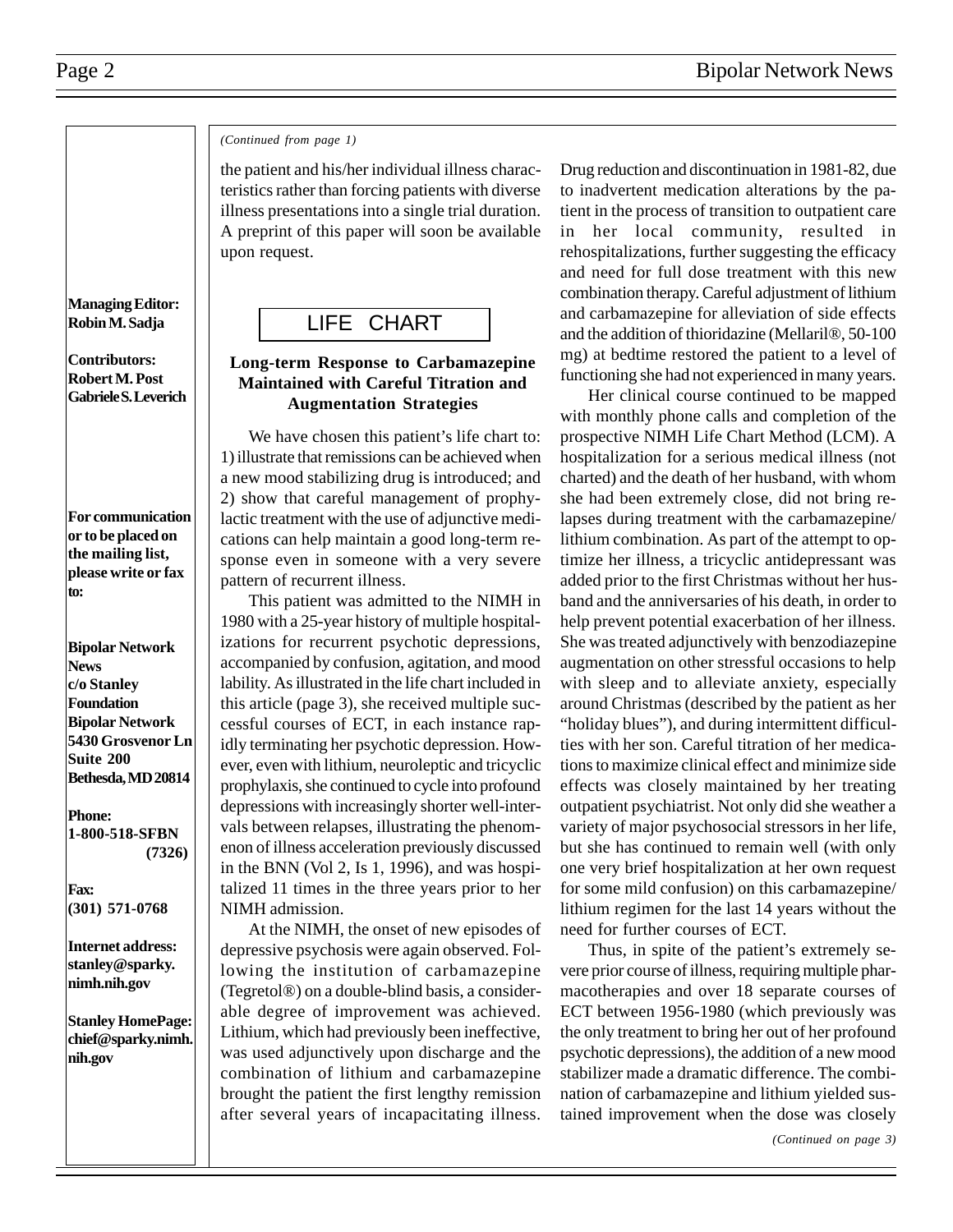

### CARBAMAZEPINE PROPHYLAXIS MAINTAINED WITH OPTIMAL MANAGEMENT OF DOSE TITRATION

### If you would like to construct your own retrospective life chart and track your present course of illness and response to treatment prospectively, a Life Chart Manual and retrospective and prospective LCM forms are available on request. Please call Gabriele S. Leverich at (301) 496-7180.

### *(Continued from page 2)*

titrated for efficacy and side effects, and medication augmentation was used in the face of psychosocial stress.

Her lifechart clearly reveals the importance of a detailed retrospective mapping of the course of illness and highlights the need for novel interventions in the not uncommon instances of patients' unresponsiveness to lithium and other treatment modalities. Carbamazepine, valproate (Depakote®), and other novel mood-stabilizing anticonvulsants can sometimes dramatically impact on illness course. Moreover, non-response to

one mood-stabilizer does not predict non-response to another (Vol 1, Is 2, 1995). If a patient fails to improve on one type of medication, others should be systematically explored. Additionally, careful titration and augmentation of medications around periods of insomnia and increased stressors may be able to help avoid relapses. This patient is one of a series of patients who demonstrate that new prophylactic regimens can usually be found that can result in significant and sustained improvement even in the most severe forms of recurrent affective illness.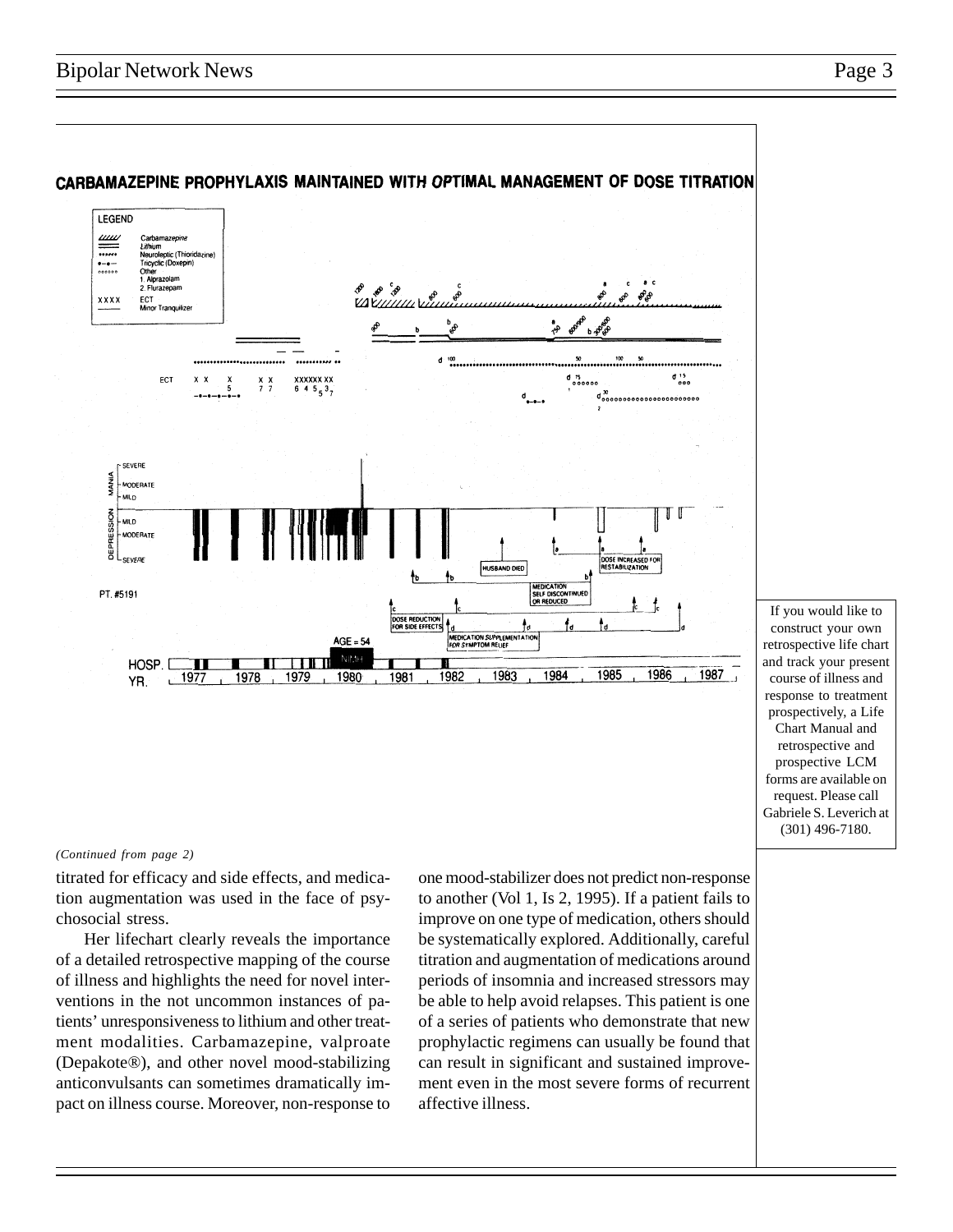# Page 4 Bipolar Network News

Gabapentin (Neurontin®) has a variety of attributes that make it particularly promising for an adjunctive agent in affective illness.

# CLINICAL RESEARCH UPDATE: A Focus on Gabapentin

Gabapentin (Neurontin®) is a new FDAapproved anticonvulsant that is currently being studied for its potential role as a mood stabilizer. Gabapentin is an analog of the major inhibitory neurotransmitter in brain gamma-aminobutyric acid (GABA). Gabapentin does not appear to directly mimic GABA but is a potent inhibitor of the transporter for GABA and other amino acids. Its precise mechanism of action remains unknown but is approved for use as an adjunct in the treatment of resistant partial seizures that either have or have not become secondarily generalized to full-blown major motor seizures.

Thus, as a potentially unique anticonvulsant with actions above and beyond those of more traditional agents in the refractory epilepsies, gabapentin has begun to be studied for its putative mood stabilizing effects in patients with affective disorders. This is based on the indirect evidence of a variety of other anticonvulsant compounds, particularly carbamazepine and valproate, being effective in affective illness even in the absence of seizure disorder. A considerable literature also exists implicating alterations in GABA function in the potential pathophysiology of the affective disorders.

Gabapentin has a variety of attributes that make it particularly promising for an adjunctive agent. It is not bound to plasma protein and is not metabolized in humans. Absorbed gabapentin is excreted unchanged directly in urine and does not induce hepatic microsomal enzymes. Therefore, the drug is highly compatible with most other agents used in psychopharmacology and no problematic interactions have been noted with a variety of other anticonvulsant agents.

Gabapentin has a relatively short half-life of 5 to 9 hours, and the time to steady state is one to two days. There is some evidence that very high doses of the drug inhibit its own transport into the brain, making it potentially even safer than expected in situations of overdose. Gabapentin comes in pills of 200, 300, and 400 mg which are best initiated with a night-time dosage, as transient drowsiness often accom-

panies initial doses. Because of the relatively short half-life and potential effects on transport as dosages are increased, b.i.d. and q.i.d. doses are recommended. Doses of 1200 to 1800 mg/day resulted in a 57% decrease in seizures in one study and a reduction of seizure frequency by one half in some 31% of patients in another study. Extensions of these studies have reported doses up to 3600 and 4800 mg/day with good toleration even at these large doses.

The most frequent side effects reported are somnolence (15%), fatigue (13%), dizziness (7%) and weight gain (5%). No systematic studies of the efficacy of gabapentin have been reported in affectively ill patients to date. However, gabapentin is currently being studied in several open clinical trials and one placebo-controlled, randomized, parallel group design study at the NIMH. Network investigators Drs. McElroy, Keck, and Suppes have reported promising effects of gabapentin in several patients as a potential mood stabilizer alone or in augmentation with other anticonvulsants such as valproate. Two of the first nine NIMH patients treated with gabapentin monotherapy in a double-blind randomized trial have shown evidence of a good response to this agent when they had been refractory to many other treatment modalities (Frye et al, 1996).

The field eagerly awaits more systematic data on the potential efficacy of gabapentin in the treatment of bipolar illness and a delineation of its ultimate role in the treatment algorithm for patients unresponsive to more conventional approaches. It is hoped that the Stanley Foundation Bipolar Network, in conjunction with NIMH-sponsored trials and industry-sponsored controlled investigations, will rapidly provide answers to the question of the possible role of gabapentin in the treatment of affective illness.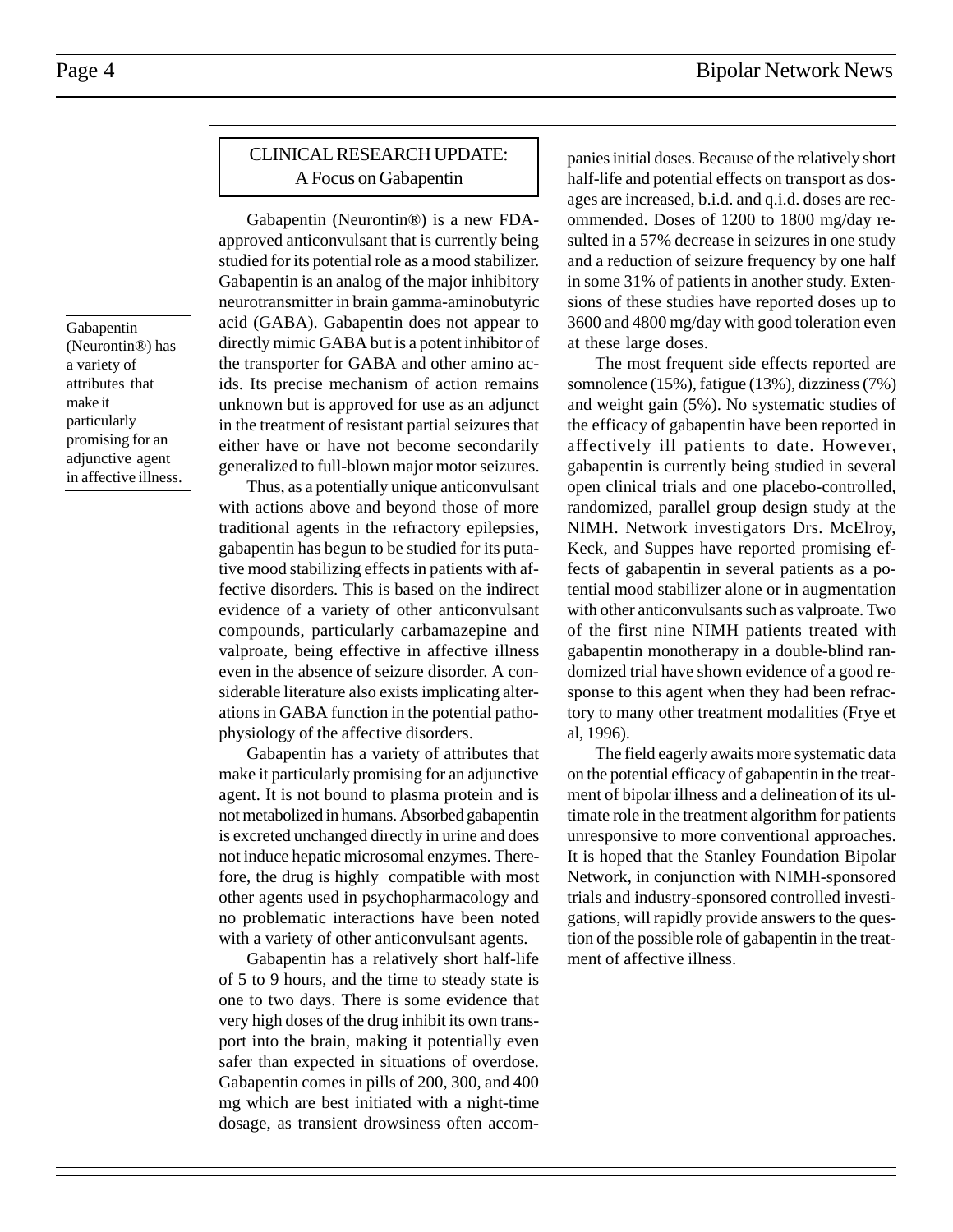# CLINICAL HIGHLIGHT

Barrickman et al reported that bupropion (Wellbutrin®) was equal in efficacy to methylphenidate (Ritalin®) in the treatment of attention-deficit hyperactivity disorder (ADHD) in the *[Journal of the American Academy of Child](http://www.ncbi.nlm.nih.gov/entrez/query.fcgi?cmd=Retrieve&db=PubMed&list_uids=7775360&dopt=Abstract) [and Adolescent Psychiatry](http://www.ncbi.nlm.nih.gov/entrez/query.fcgi?cmd=Retrieve&db=PubMed&list_uids=7775360&dopt=Abstract)*, 34:649-657, 1995. These findings are of potentially great importance for children of bipolar parents who present with ADHD, which is often difficult to distinguish from mood lability and other aspects of the early presentation of bipolar illness.

To the extent that bupropion is a widely accepted antidepressant for adults in the treatment of depression in general, and bipolar depression in particular, and has been used in conjunction with lithium in some cycling and rapid cycling patients with a considerable degree of success, one could consider the first use of bupropion in children with ADHD-like symptoms from families with histories of bipolar illness. Thus, regardless of whether the behavior was a manifestation of affective illness or ADHD, bupropion might be able to treat it.

In contrast, methylphenidate is only effective in ADHD and there is some concern about its inability to be an optimal treatment in bipolar patients. While this possibility remains to be directly tested, it should be recognized that for children of bipolar parents who present with ADHDlike problems, treatment options other than the psychomotor stimulants (amphetamine, methylphenidate, or pemoline) are available for consideration.

# MEETING HIGHLIGHTS

### **CINP Satellite Meeting - February, 1996 La Jolla, California**

This meeting, jointly sponsored by Lewis Judd, M.D., President of the Collegium Internationale Neuro-Psychopharmacologicum (CINP) and the Chair of the Department of Psychiatry, University of California at San Diego (UCSD), and the National Depressive and Manic-Depressive Association (NDMDA), focused on the long-term course of recurrent unipolar depressive illness. A series of potential advances in the treatment of refractory depression and the variable course and incomplete response that patients often obtain with traditional acute therapeutic approaches was highlighted at this meeting. Long-term and prophylactic treatment approaches to the illness were emphasized throughout. The first day's session stressed that virtually all known active antidepressants interact directly or indirectly with serotonergic systems, including those that are relatively selective for noradrenergic mechanisms, such as desmethyl imipramine (DMI), desipramine (Norpramin®), or maprotiline (Ludiomil®) which indirectly affect serotonergic tone.

Dr. Claude de Montigny (the 1995 Selo Prize awardee for his work with lithium augmentation and understanding its potential mechanisms in augmenting serotonin responsivity of the antidepressants), and Dr. Steve Stahl presented some of the basic data on the different mechanisms exerted by the serotonin-active antidepressants. In addition to reuptake blockade making more serotonin available at the synapse achieved by the standard Serotonin Selective Reuptake Inhibitors (SSRIs) Prozac®, Zoloft®, and Paxil®, a new drug nefazodone (Serzone®) also blocks 5HT2 receptors (which tend to be increased in depressive illness). Buspirone (Buspar®) acts directly at 5HT1A autoreceptors and thus is often a useful augmenting strategy, and in some instances investigators believe that it helps treat the gradual development of loss of efficacy to the SSRIs. Lithium augmentation increases both

*(Continued on page 6)*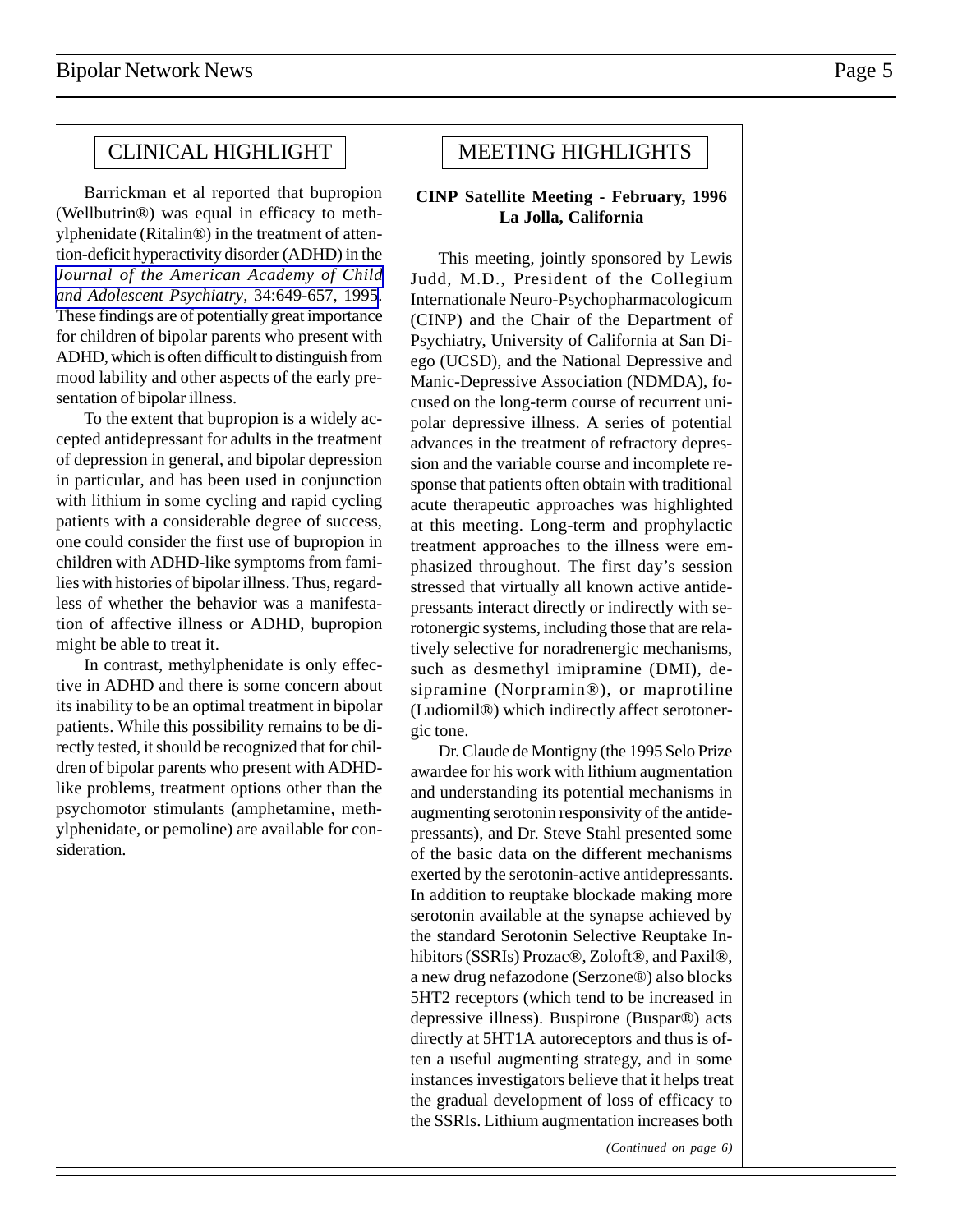### *(Continued from page 5)*

the uptake of tryptophan (a precursor of serotonin biosynthesis) and increases release and sensitizes some types of serotonin receptors. This increased pre- and post-synaptic effect of lithium is thought to relate to its ability to potentiate a variety of antidepressant modalities. Inhibiting serotonin synthesis with a tryptophandepleting diet transiently reverses the antidepressant effects of serotonin-active antidepressants, which further strongly implicates serotonin mechanisms in the antidepressant effects of these drugs. However, this manipulation causes no exacerbation of depressed mood in those responsive to DMI or other norepinephrine-active drugs, suggesting that different drugs can act through very different pathways.

A new drug, mirtazapine, with a new mechanism of action as an alpha-2 blocking agent was described that increases serotonin impulse flow by acting upon the noradrenergic alpha-2 autoreceptors on the cell bodies of serotonin neurons. This new drug with a new mechanism of action should be available soon.

A new Reversible Inhibitor of Monoamine oxidase type-A (RIMA), befloxatone, was also discussed. Befloxatone is more potent than moclobemide and appears to be devoid of the problems of other nonselective MAOIs for increasing vulnerability to high blood pressure with dietary tyramine. This is one of the chief reasons that the MAOIs tranylcypromine (Parnate®) and phenelzine (Nardil®) are less widely used, even though they have the highest percentage response rate of any of the drugs used for patients who initially fail the first or second antidepressant treatment trial. It is hoped that befloxatone will eventually be an important addition to the therapeutic armamentarium for depressed patients, allowing patients to have a safe, novel antidepressant modality without having to fear that minor dietary indiscretions will precipitate a hypertensive crisis. However, approval by the FDA may be one to two years away.

*[Editor's note: If one is on a nonselective MAOI, such as Parnate or Nardil one should carry a 10 mg capsule of the calcium channel blocker nifedipine so that if a severe* *headache (perhaps suggestive of a high blood pressure reaction) were precipitated, one could take this drug (which has a relatively quick onset of action in lowering blood pressure and treating the associated headache) on the way to a doctor's office or an Emergency Room for appropriate blood pressure monitoring.]* The MAOIs potentiate serotonin, dopamine, and norepinephrine by virtue of their inhibition of the breakdown of each of these substances. Thus, they may provide a broader spectrum antidepressant, not only potentiating serotonergic mechanisms, but also the other neurotransmitter systems implicated in depression (dopamine and norepinephrine).

The A-selective MAOIs such as clorgyline (not available), moclobemide (available by mail from Canada), and the potential new drug befloxatone, inhibit MAOI type-A which is localized in areas of brain containing norepinephrine cell bodies (the locus coeruleus), serotonin cell bodies (the raphe nucleus), and in limbic areas of brain (the hippocampus, nucleus accumbens, cingulate gyrus, and prefrontal cortex), each of which has been implicated in depression. Thus, it is hoped that these A-selective drugs will be as effective as the older nonselective MAOIs that block both types of MAOIs, and will be much safer because of the lack of a tyramine effect on blood pressure.

Dr. Hagop Akiskal reviewed the other antidepressants and some of their unique properties in clinical practice. He highlighted the utility of venlafaxine (Effexor®) as another treatment for refractory depression because of its ability to block the reuptake of both norepinephrine and serotonin. Venlafaxine often has substantial problems with side effects in the first several weeks of treatment, may be slightly activating and anxiogenic in the initial phases, but with slow upward titration, appears to be highly effective in many patients not responsive to other first line treatments. Bupropion (Wellbutrin®), which has dopaminergic properties, appears to have fewer problems with weight gain, sexual dysfunction, and (possibly) switching into mania than some of the other antidepressants, although this remains

*(Continued on page 7)*

## **Recruitment of volunteers who have responded well to lithium for at least five years**

We are seeking to identify characteristics of bipolar illness associated with a good response to lithium. If you have been taking lithium and have been well for more than 5 years, please call Nancy Palmer at: 301 496-6827 or write for a questionnaire survey to:

 NIMH/BPB 10/3N212 10 Center Dr MSC1272 Bethesda, MD 20892-1272.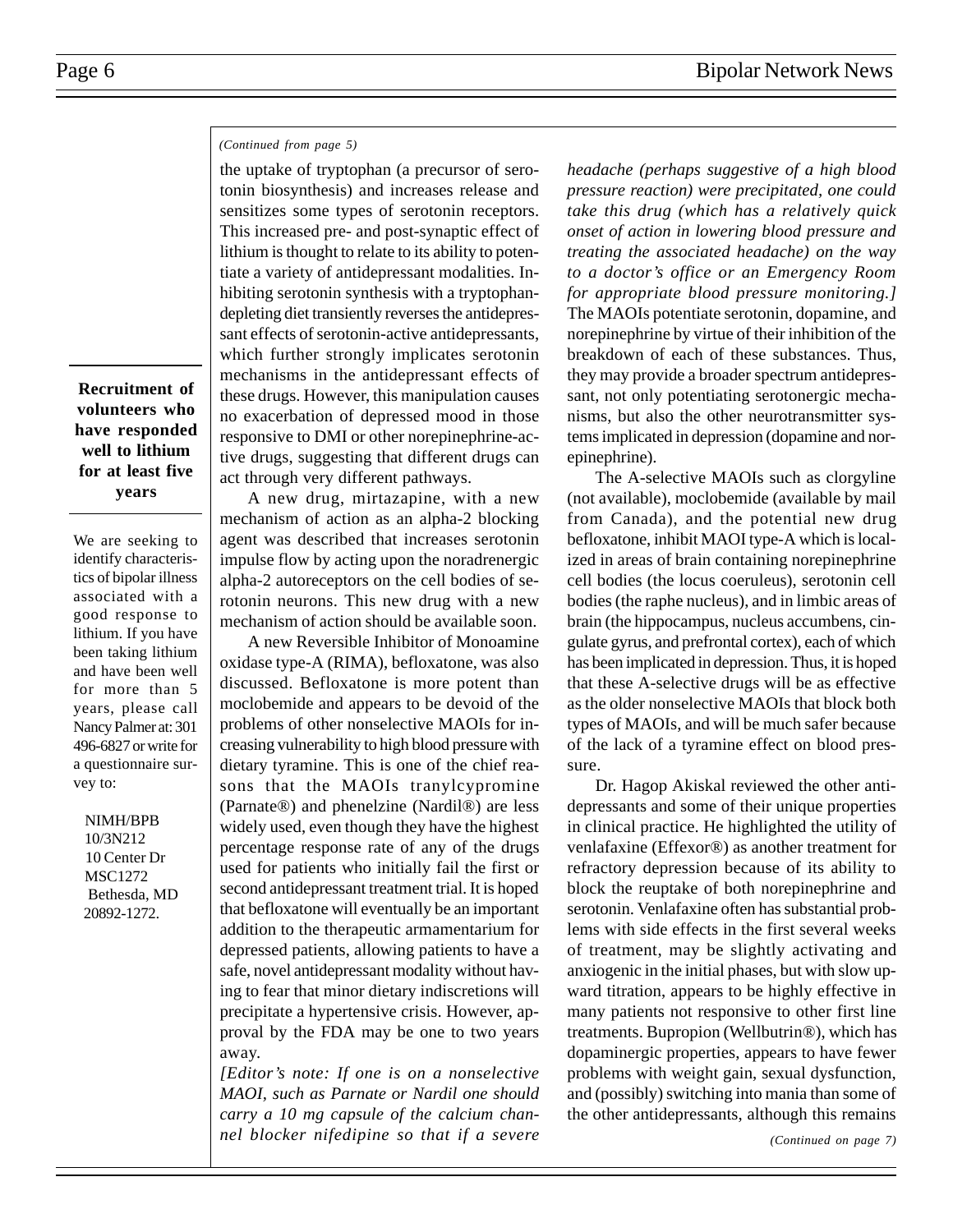### *(Continued from page 6)*

to be more definitively demonstrated, and will be one of the focuses of the first SFBN antidepressant trial comparing bupropion with the SSRI sertraline (Zoloft®) and SNRI venlafaxine (Effexor®). Nefazodone (Serzone®) also appears to cause less sexual dysfunction than the SSRIs, perhaps because of its blockade of 5HT2 receptors. This mechanism of action is also thought to account for why the drugs relatively selectively increase the deeper phases of slow wave sleep (SWS), which are often remarkably suppressed in depressed patients. This loss of SWS often occurs in association with a decreased time to enter the REM (rapid eye-movement) phase of sleep associated with dreaming; i.e., the classic and well-replicated finding of a short REM latency in seriously depressed patients. Trazodone (Desyrel®) also appears to block 5HT2 receptors and this may be the reason that it has been associated with priapism on very rare occasions, although this has not been reported for nefazodone (Serzone®).

Dr. Jules Angst highlighted the variable longterm course of depressive illness in a remarkable community sample of 20-year-old men and women in Switzerland followed for an additional 15 years. The high prevalence of depression in the general population was documented with an approximate double incidence of major depression in women compared with men (12% lifetime incidence in men and 24% in women) and of recurrent brief depression (RBD) (with another 8-12% of the total population who have RBD). Both are associated with considerable disability.

Dr. Angst additionally emphasized that patients can present with recurrent brief depression and minor types of depression that proceed on to more major depression. Major depression can change its form to a more recurrent brief pattern; e.g., multiple short brief episodes typically lasting one to three days and occurring several times per month (not associated with the menstrual cycle in women). This recurrent form of depression is said to be poorly responsive to traditional antidepressant modalities and preliminary, but placebo-controlled data from several patients studied on our unit indicate that the calcium channel blockers may help some patients with recurrent brief depression ([Pazzaglia et al,](http://www.ncbi.nlm.nih.gov/entrez/query.fcgi?cmd=Retrieve&db=PubMed&list_uids=8177920&dopt=Abstract) *Psych Res,* [49:257-272, 1993](http://www.ncbi.nlm.nih.gov/entrez/query.fcgi?cmd=Retrieve&db=PubMed&list_uids=8177920&dopt=Abstract)). The incidence and magnitude of responsivity to this class of agents remains for further study in larger numbers of subjects.

In contrast to the brief and episodic patterns of RBD, new data on the robust response to antidepressants in patients with chronic low-level depression (i.e., dysthymia) was presented. These patients also show a high-incidence of relapse on treatment discontinuation. These and a host of other data suggest the continuity between minor and chronic and major and episodic depressive disorders, and the importance of treating each because of the involvement of considerable pain, disability, and potential for suicide. Whether early intervention in the treatment of the less severe forms of depression, particularly in those with a family history of mood disorders, would prevent the onset of more fullblown episodes, remains to be more fully studied but would appear to be a conservative approach to the illness.

Dr. Judd reviewed data that showed that major depression is associated with greater disability in social and employment functioning than many of the other major medical disorders, including heart disease, diabetes, and arthritis. Despite the tremendous psychological, social, and employment impairment associated with depressive illness, all of the presenters indicated vast undertreatment of this disorder in the general population, particularly in the U.S.

Data of Dr. Giovanni Fava indicated that once a patient has achieved a full remission on antidepressant medication, ten sessions of cognitive behavioral therapy (CBT) compared with no treatment may help forestall relapses which occur in 70% of unipolar patients receiving no medications and in 35% of those having received CBT. Whether these findings are generalizable to other populations of recurrent unipolar depression remains to be demonstrated. Currently, we strongly endorse the need for continuation of prophylaxis (which drops the relapse rate at one year of about 50% on placebo to under 25%

Dr. DePaulo's group has evidence that paternal transmission of bipolar illness is on chromosome 18. This has been replicated by Gershon et al. DePaulo believes the risk for BPII illness is conveyed on chromosome 18.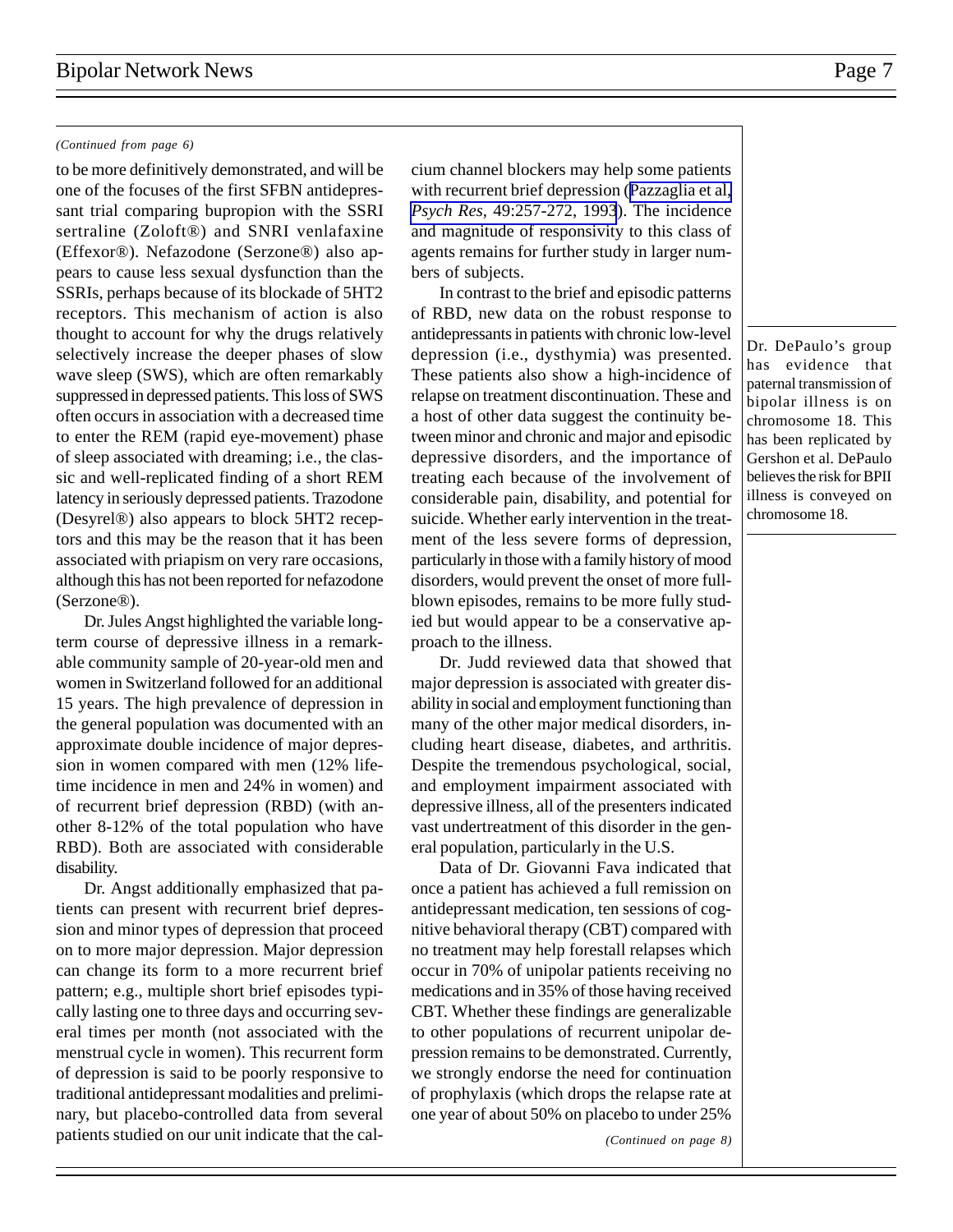### *(Continued from page 7)*

on maintenance antidepressant medications).

The focus of the meeting was unipolar illness, but Dr. John Kelso of UCSD mentioned that his group and several others have found evidence of another vulnerability marker for bipolar illness on chromosome 5, in addition to the now replicated findings on chromosomes 18 and 21 of the Berrettini/Gershon and DePaulo groups. What makes Dr. Kelso's findings so provocative is that, for the first time, a putative biochemical substrate of this genetic vulnerability has been identified, i.e., it is thought to involve the dopamine transporter or dopamine reuptake mechanisms. This is of considerable interest as a faulty or sluggish dopamine reuptake mechanism could lead to the relative excesses of dopamine postulated in mania and some of the alterations in dopamine and its metabolite HVA also reported in retarded depression. These findings would, as well, be convergent with some of the pharmacology of bipolar illness, wherein dopamine-active drugs such as bupropion (Wellbutrin®) and nomifensine (before it was withdrawn from the market) are highly effective antidepressants, and drugs that block dopamine receptors post-synaptically, such as the typical and atypical neuroleptics, are antimanic.

# AROUND THE NETWORK



**Dr. Lori Altshuler, M.D.**

Dr. Lori Altshuler is the principal investigator at the Los Angeles field center of the Stanley Foundation Bipolar Network. She is the Director of Mood Disorders Research at the University of California - Los Angeles (UCLA) Neuropsychiatric Hospital and Chief of the Bipolar Disorders Outpatient Clinic at the West LA VA Hospital. She is renowned for her studies on the pathophysiology and treatment of bipolar illness.

After graduating from Cornell Medical School and attending UCLA-NPI for psychiatry residency training, Dr. Altshuler came to the NIMH for a clinical research fellowship from 1987 to 1989. During this time she distinguished herself as one of the most outstanding young investigators in the field. She emulated her renowned mother-in-law (Dr. Jan Stevens, who was a pioneer in the field of the pathophysiology of schizophrenia), and studied patterns of hippocampal neuronal orientation and volumetric MRI studies of limbic system areas (temporal lobe and hippocampus) in patients with schizophrenia, bipolar illness, and other psychiatric disorders compared with normal volunteer controls. Her recent metaanalysis documented increased numbers of periventricular densities on MRI scans, particularly in bipolar I patients compared with controls. These data stand with many other pieces of data indicating brain pathology in the bipolar affective disorders.

Dr. Altshuler has also completed an analysis of the role of antidepressant medication in precipitating manias and causing cycle acceleration, finding a likely role of antidepressants in causing the problems in 35% and 26% of treatment-resistant bipolar patients, respectively. Her analysis was unique in not counting the high incidence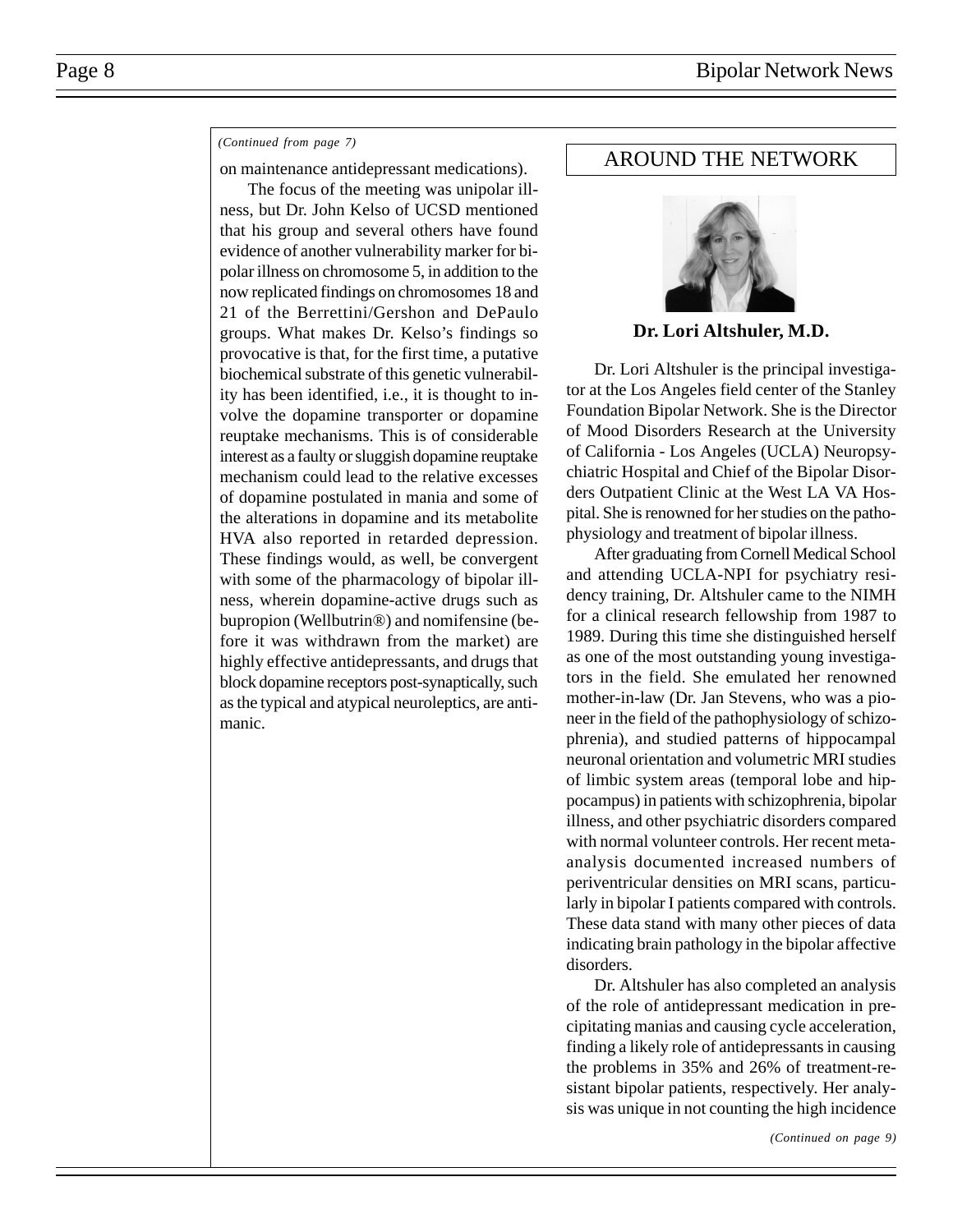### *(Continued from page 8)*

(82%) of manic switches observed during treatment with antidepressants, but only indicating where such a switch was unlikely to have occurred based on the natural course of illness, and thus be more likely attributable to the antidepressant intervention per se. Much controversy remains on the optimal treatment of depression occurring in bipolar patients and the Network looks forward to the strong methodological, statistical, pharmacological and neurobiological perspectives that she brings to the SFBN.

Dr. Altshuler has also taken a special interest in the impact of bipolar illness and its treatment on women, their reproductive system, and the potential liabilities for childbearing. This important issue is briefly reviewed in this edition of the BNN. (See **Consumer Corner**).

Dr. Altshuler's father is the Chairman of the Department of Psychiatry at Southwestern Medical School in Dallas, TX, thus attesting to the role of both heredity (Dr. Kenneth Altshuler) and environment (mother-in-law Jan Stevens) in the unfolding of a sterling academic career. Dr. Altshuler is no doubt supported and influenced by her husband Carl who specializes in emergency medicine and their two children Eric (age 7) and Daniel (age 4) who strongly encourage her academic interests.

# CONSUMER CORNER

### **Use of Mood Stabilizing Drugs in Pregnancy: Teratogenic Effects**

Cardiac and great vessel (Ebstein's) anomalies have been reported to occur with a higher frequency than expected in patients treated with lithium during pregnancy. However, recent retrospective and prospective studies have indicated that the risk may be only slightly greater than in control patients not exposed to lithium and in the normal population<sup> $\triangle$ </sup>. The risk is about  $1/20,000$  in normal controls and only about 10/20,000 in patients on lithium, i.e., 1/2000 which is small. In light of those data and the substantial risk of episode recurrence and its possible effects on the subsequent course of illness if lithium were stopped, the general practice of discontinuation of lithium in all patients wishing to become pregnant should be reevaluated.

Lithium may be safer than valproate or carbamazepine for the patient with prior frequent, severe, psychotic, or suicidal episodes that might render discontinuation inadvisable [\(Suppes](http://www.ncbi.nlm.nih.gov/entrez/query.fcgi?cmd=Retrieve&db=PubMed&list_uids=1845226&dopt=Abstract) [et al, 1991](http://www.ncbi.nlm.nih.gov/entrez/query.fcgi?cmd=Retrieve&db=PubMed&list_uids=1845226&dopt=Abstract); [Faedda et al, 1993](http://www.ncbi.nlm.nih.gov/entrez/query.fcgi?cmd=Retrieve&db=PubMed&list_uids=8498879&dopt=Abstract)). However, if lithium is to be discontinued for a planned pregnancy, discontinuation should be accomplished extremely slowly, since a taper is less likely than rapid discontinuation to be associated with episode recurrence.

Recently, an increased risk of inducing minor congenital malformations has been reported for the anticonvulsants. Most disappear with time. A substantial and increased risk of spina bifida has been reported for valproate. The risk is only slightly lower with carbamazepine, and use of both of these mood-stabilizing agents should be avoided during the first trimester in pregnancy if possible<sup>B</sup>.

Using the lowest effective doses and supplementing with folic acid should be considered in patients who need these agents during pregnancy. Consultation with a specialist for fetal monitoring and assessment of possible defects with ultrasound and other techniques is also recommended. Persisting biochemical alterations have been found in some animal studies of fetal exposure to antipsychotics, but have not been assessed systematically in follow-up studies in humans for their impact on mood, cognition, or behavior. Dubovsky argues that calcium channel blockers are particularly effective in those showing a positive response to lithium, and since they have not been associated with teratogenic effects, may be a very valuable lithium alternative during pregnancy. Use of the high potency benzodiazepines or the typical neuroleptics have likewise not reliably been associated with any specific fetal abnormality. ECT has been suggested to have the lowest risk to the fetus among the somatic treatments, but risks to the fetus from maternal seizures have not been adequately elucidated.

In summary, the revised view is as Jacobson states "... lithium is not a major teratogen. We